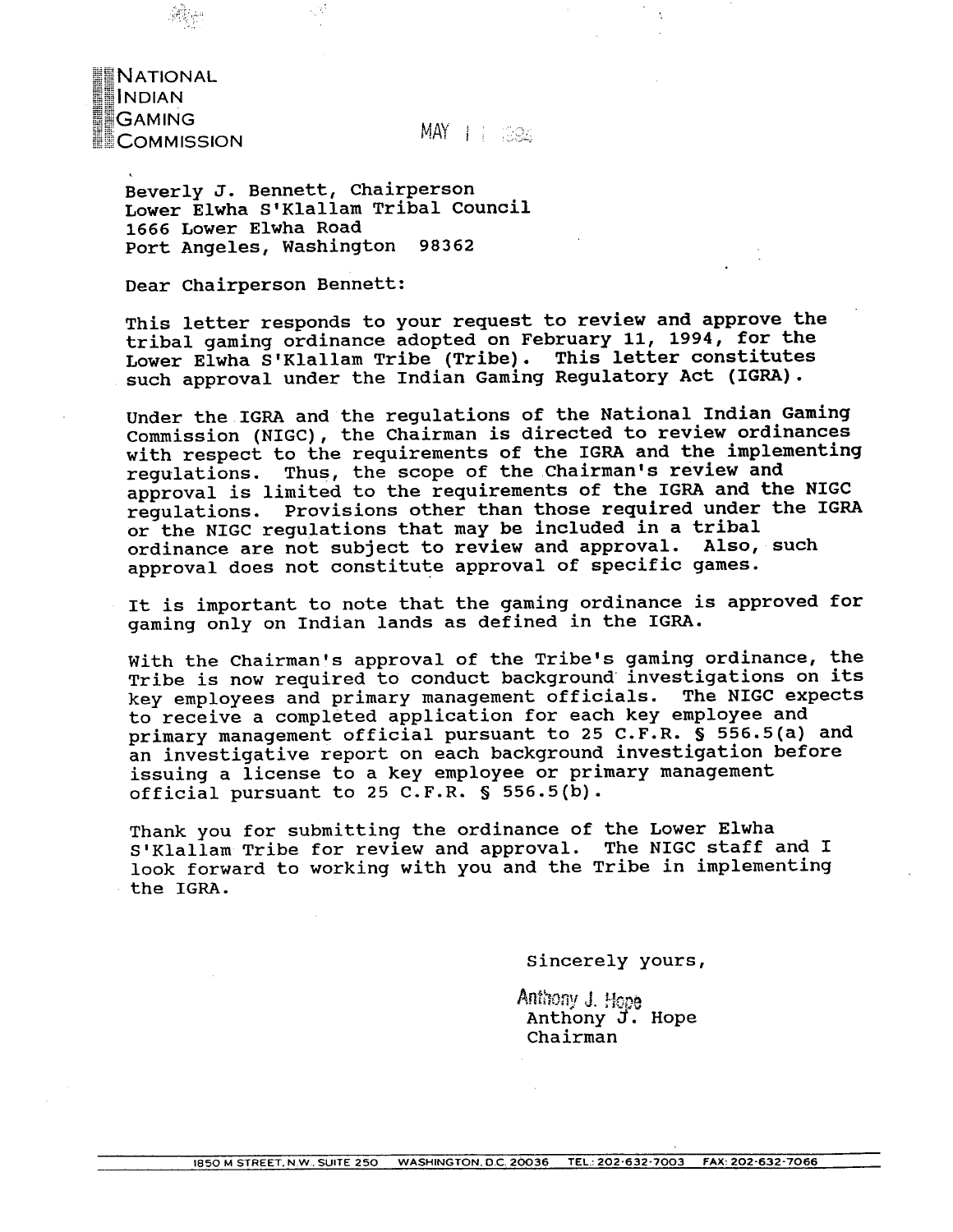

**2851 LOWER BLWHA ROAD PORT ANGELES, WA 98362** 

**(206) 452-841 1**  *FAX* **(206) 452-3428** 

Resolution 26-94 Class **I1** Gaming Ordinance February 11, 1994

WHEREAS, The Lower Elwha Klallam Tribal Community Council is the governing body of the Lower Elwha Band of the Klallam Tribe in accordance with its Constitution and By-Laws, approved by the Secretary of the Interior on April 28, 1968, and in accordance with the Indian Reorganization Act of June 18, 1934; and

WHEREAS, the Lower Elwha Klallam Business Committee is responsible for the Health, Safety. Education, Welfare, **Soclal md** Economic Development, Natural resources, Law and Order, Judicial Services, Housing, and most importantly to preserve the Culture, Treaty Rights, and otherwise promote the welfare of our Indian people; and

WHEREAS, the Lower Elwha Klallam Business Committee recognizes the need for a Class **I1** Gaming Ordinance for the purpose of conducting Class **LI gamlng** on **the** Lower Elwha Tribal Lands;

NOW THEREFORE BE IT RESOLVED, that the Lower Elwha Business Committee hereby approves the attached Class **II** Gaming Ordnance for the purpose of conduchng Class **I1**  Gaming on the Lower Elwha Klallam Tribal Lands.

### **CERTIFICATION**

The above Resolution was presented at a meeting of the Lower Elwha Klallam Business Committee at which time a quorum was present and voted to adopt FOR<sub>2</sub> AND AGAINST<sub>-</sub> The above Resolution was presented at a meeti-<br>Committee at which time a quorum was presen<br><u>0</u> Dated this <u>11</u> day of <u>February</u>, 1994.

Beverly J Bennett, Chairperson Lower Elwha Klallam Tribe Lower Elwha Klallam Tribe

!

**Business Committee Member**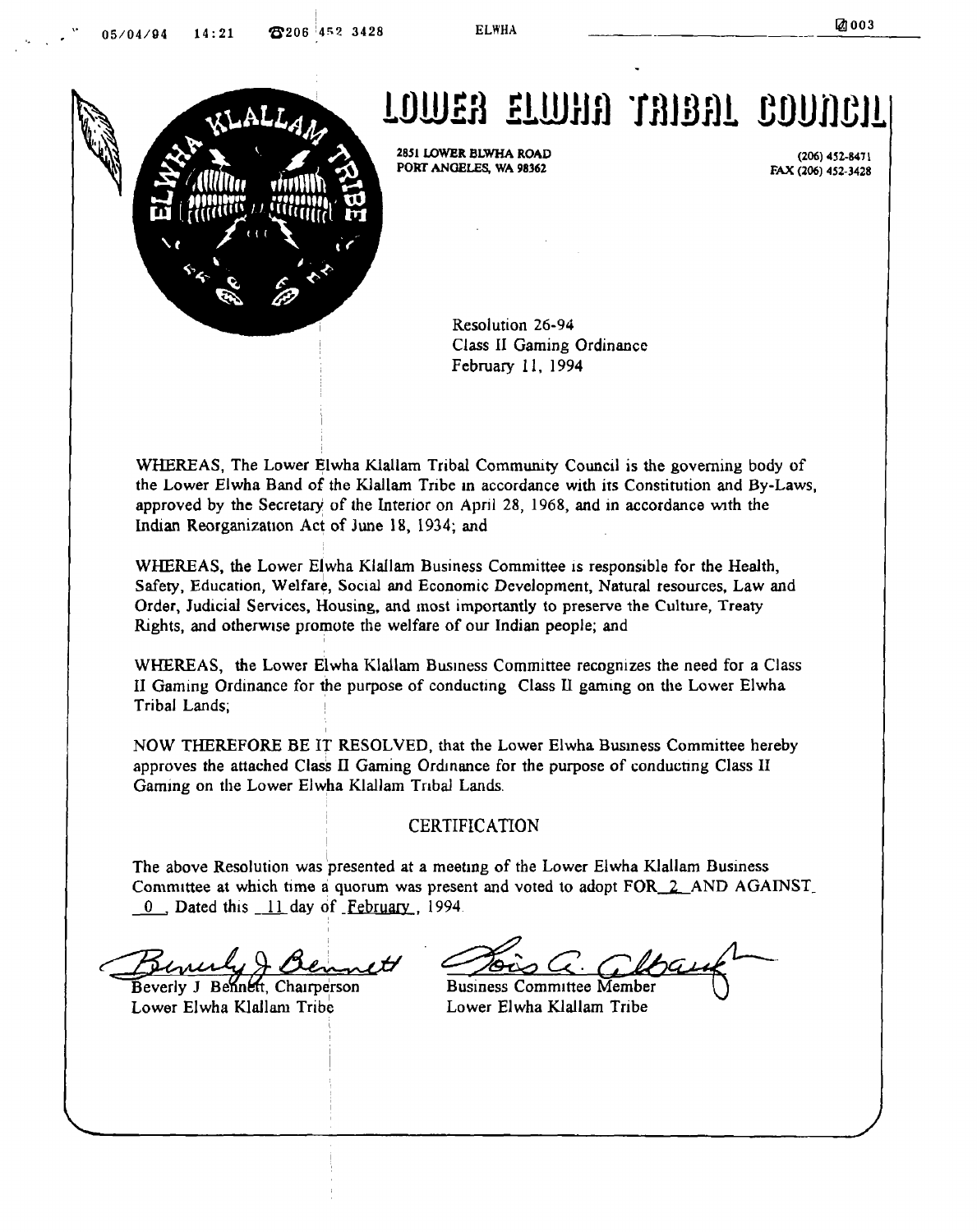#### Lower Elwha Class 11 Gaming Ordinance

#### I. Purpose

 $\ddot{\cdot}$ 

The Tribal Council (or Tribal Business Committee in the absence of a quorum of the Tribal Council), empowered by the Lower Elwha Tribe's Constitution to enact ordinances, hereby enacts this ordinance in order to set the terms for class II gaming operations on Tribal lands.

## 11. Gaming Authorized

Class I1 gaming as defined in the Indian Gaming Regulatory Act, P.L. 100-447, 25 U.S.C. Section 2703 **(7)** (A) ("IGRA") and by the regulations promulgated by the National Indian Gaming Commission at 25 C.F.R.  $\ S$  502.3 (as published in the Federal register at 57 FR 12382- 12393, April 9, 1992) is hereby authorized.

111. Ownership of Gaming

The Tribe shall have the sole proprietary interest in and responsibility for the conduct of any gaming operation authorized by this ordinance (unless the Tribe elects to allow individually owned gaming).

IV. Use of Gaming Revenue

- **A.** Net revenues from Class I1 gaming shall be used only for the following purposes: to fund Tribal government operations and programs; provide for the general welfare of the Tribe and its members; promote Tribal economic development; donate to charitable organizations; or help fund operations of local government agencies.
- B. If the Tribe elects to make per capita payments to Tribal members, it shall authorize such payments only upon approval of a plan submitted to the Secretary of the Interior under 25 U.S.C. *5* 2710 (b)(3).
- V. Audit
	- **A.** The Tribe shall cause to be conducted annually, as part of the Tribe's audit, an independent audit of gaming operations and shall submit the resulting audit reports to the National Indian Gaming Commission.
	- B. All gaming related contracts that result in the purchase of supplies, services, or concessions in excess of  $$25,000$ . annually, except contracts for professional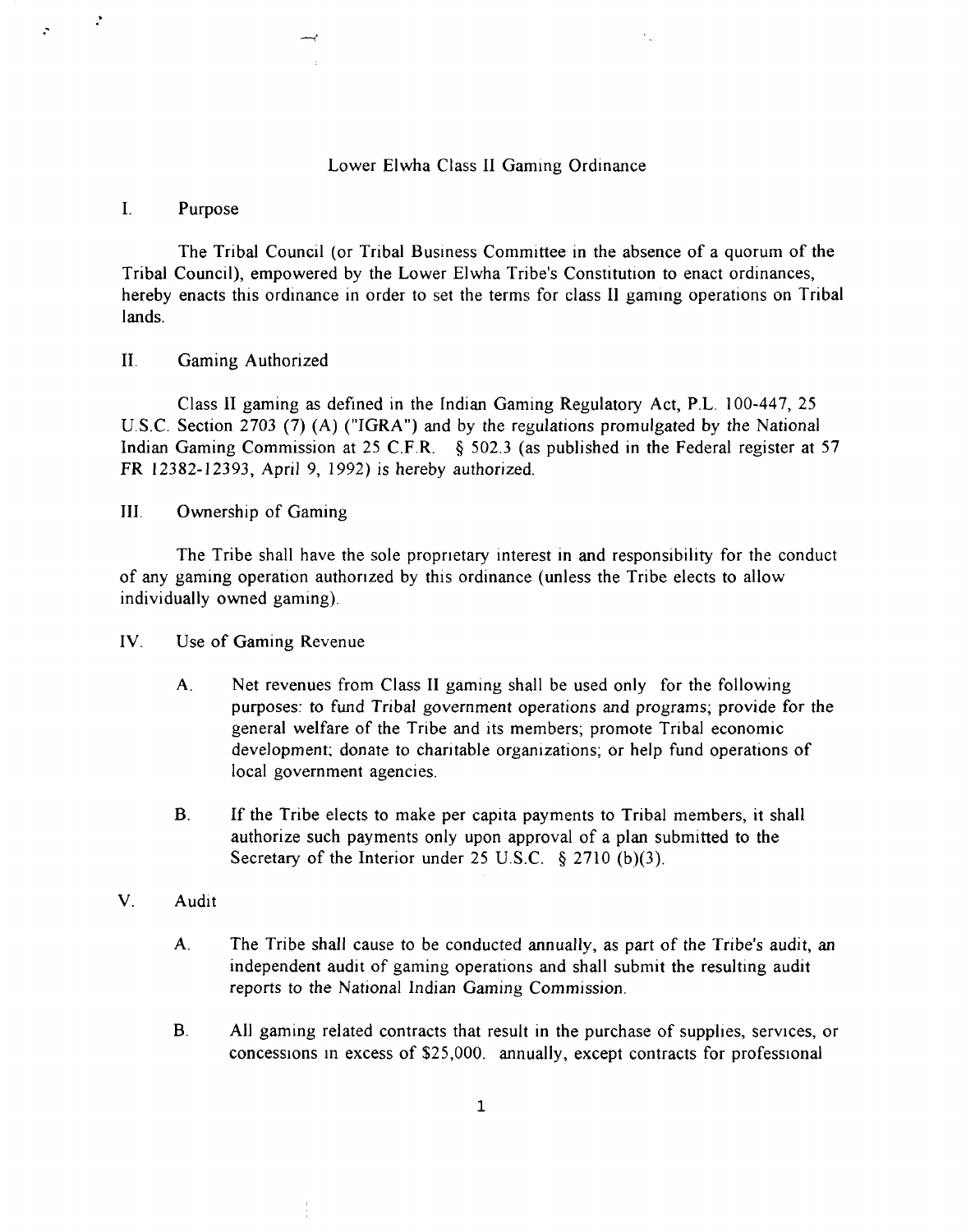legal and accounting services, shall be specifically included within the scope of the audit that is described in subsection **A.** above.

VI. Protection of the Environment and Public Health and Safety

Class I1 gaming facilities shall be constructed, maintained and operated in a manner that adequately protects the environment and the public health and safety.

VII. Licenses for Key employees and Primary Management Officials

The Tribe shall ensure that the policies and procedures set out in this section are implemented with respect to key employees and primary management officials employed at any class I1 gaming enterprise operated on Indian lands:

**A.** Definitions

 $\ddot{\cdot}$ 

For the purposes of this section, the following definitions apply:

- 1. Key employee means
	- (a) A person who performs one or more of the following functions:
		- **(1)** Bingo Caller;
		- (2) Counting Room Supervisor;
		- **(3)** Chief of Security;
		- (4) Custodian of gaming supplies or cash;
		- (5) Floor manager;
		- (6) Pit boss;
		- (7) Dealer;
		- (8) Croupier;
		- (9) Approver of credit;
		- (10) Custodian of gambling devises including persons with access to cash and accounting records within such devices;
	- (b) If not otherwise included, any other person whose total cash compensation is in excess of \$50,000. per year; or
	- $(c)$  If not otherwise included, the four most highly compensated persons in the gaming operation.
- 2. Primary management official means
	- (a) The person(s) having management responsibility for a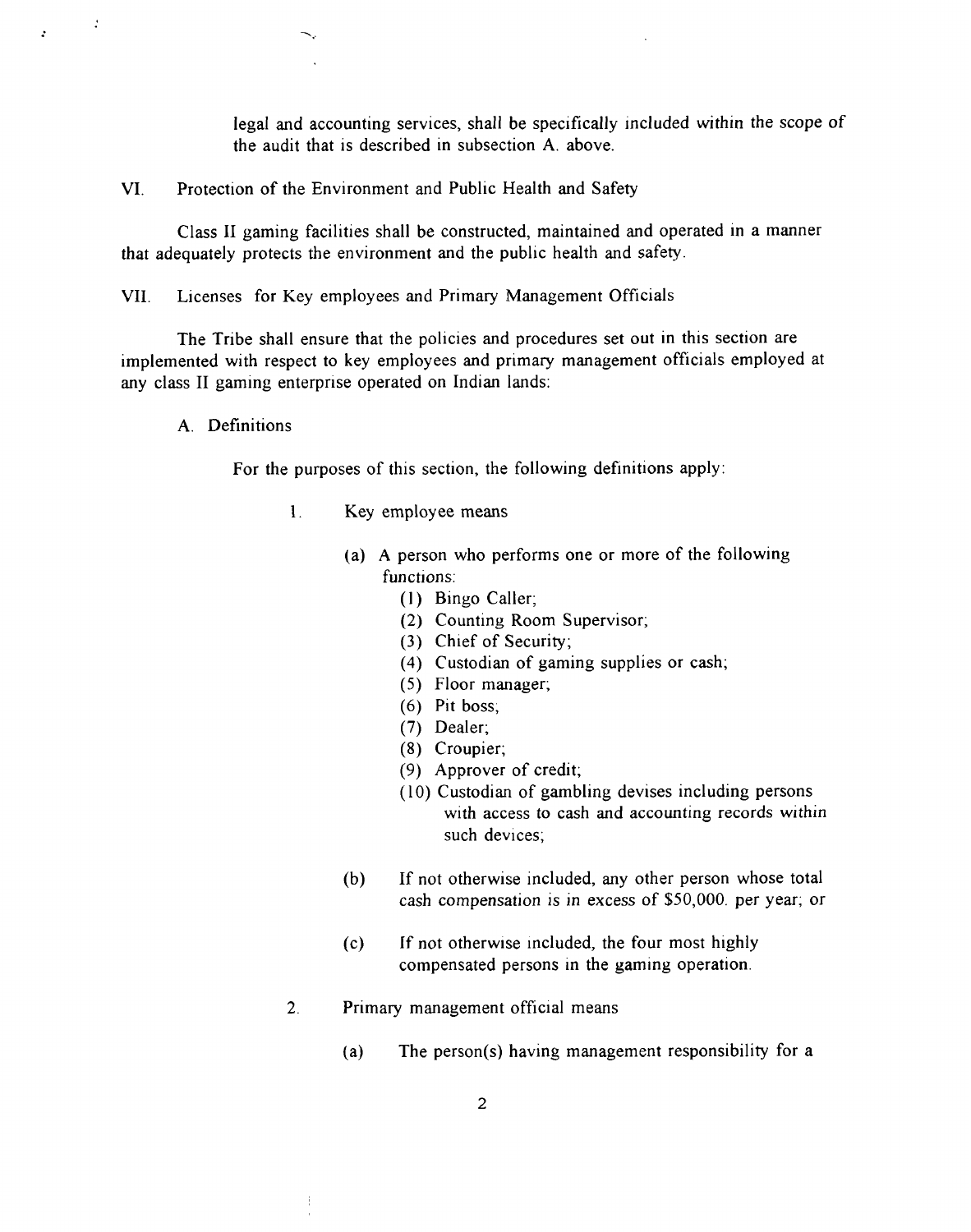#### management contract;

- (b) Any person who has authority:
	- (I) To hire and fire gaming operation employees; or
	- (2) To set up working policy for the gaming operation;  $or$
	- **(3)** The Chief Financial Officer or other person who has financial management responsibility.

B. Application Forms

 $\ddot{\cdot}$ 

1. The following notice shall be placed on the application form for a key employee or a primary management official before that form is filled out be an applicant:

In compliance with the Privacy Act of 1974, the following information is provided: Solicitation of the information on this form is authorized by the 25 U.S.C. 2701 et seq. The purpose of the requested information is to determine the eligibility of individuals to be employed in a gaming operation. The information will be used by National Indian Gaming Commission members and staff who have need for the information in the performance of their official duties. The information may be disclosed to appropriate Federal, Tribal, State, Local, or Foreign law enforcement and regulatory agencies when relevant to civil, criminal or regulatory investigations or prosecutions or when pursuant to a requirement by a Tribe or the National Indian Gaming Commission in connection with the hiring or firing of an employee, the issuance or revocation of a gaming license, or investigations of activities while associated with a tribe or a gaming operation. Failure to consent to the disclosures indicated in this notice will result in a Tribe's being unable to hire you in a primary management official or key employee position.

The disclosure of your Social Security Number (SSN) is voluntary. However, failure to supply a SSN may result In errors and/or delays in processing your application.

2. Existing key employees and primary management officials shall be notified in writing that they shall either:

- a. Complete a new application form that contains a Privacy Act notice; or
- b. Sign a statement that contains the Privacy Act notice and consent to the routine uses described in that notice.

**3.** The following notice shall be placed on the application for a key employee or a primary official before that form is filled out be an applicant.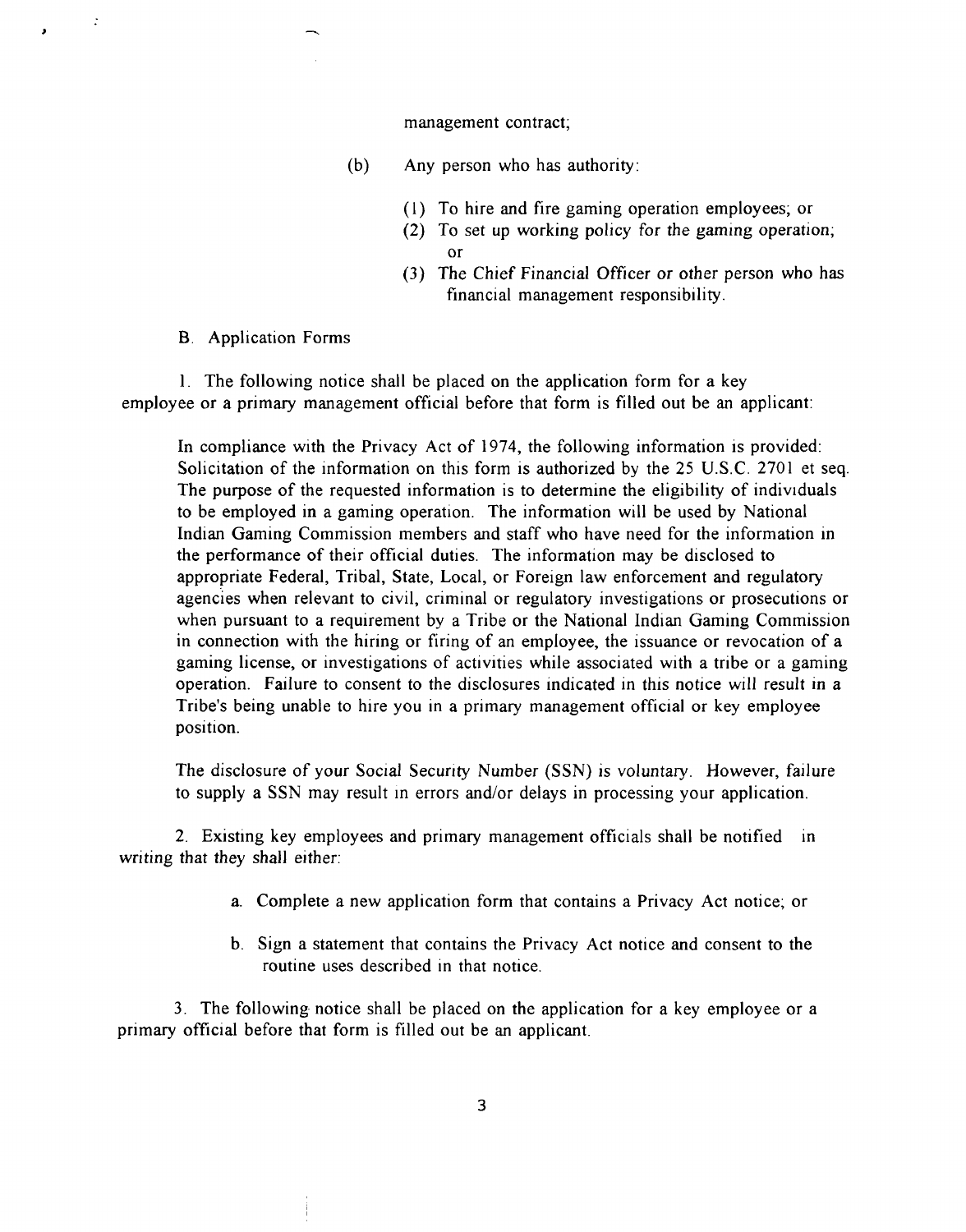**A** false statement on any part of your application may be grounds for not hiring you, or for firing you after you begin work. Also, you may be punished by fine or imprisonment. (U.S. Code, Title 18, section 1001)

4. The Tribe shall notify in writing existing key employees and primary management officials that they shall either:

- a. Complete a new application form that contains a notice regarding false statements; or
- b. Sign a statement that contains the notice regarding false statements.
- C. Background Investigations

 $\frac{1}{2}$ 

 $\ddot{\cdot}$ 

1. The Tribe shall request from each primary management official and from each key employee all of the following information:

- a. Full name, other names used (oral or written), social security number (s), birth date, place of birth, citizenship, gender, all languages (spoken or written);
- b. Currently and for the previous 5 years: business and employment positions held, ownership interests in those businesses, business and residence addresses, and driver's license numbers;
- c. The names and current addresses of at least three personal references, including one personal reference who was acquainted with the applicant during each period of residence listed under paragraph (1) (b) of the this section.
- d. Current business and residence phone numbers;
- e. **A** description of any existing and previous business relationships with Indian Tribes, including ownership interests in those businesses;
- f. A description of any existing and previous business relationships with the gaming industry generally, including ownership interests in those businesses;
- **g.** The name and address of any licensing or regulatory agency with which the person has filed an application for a license or permit related to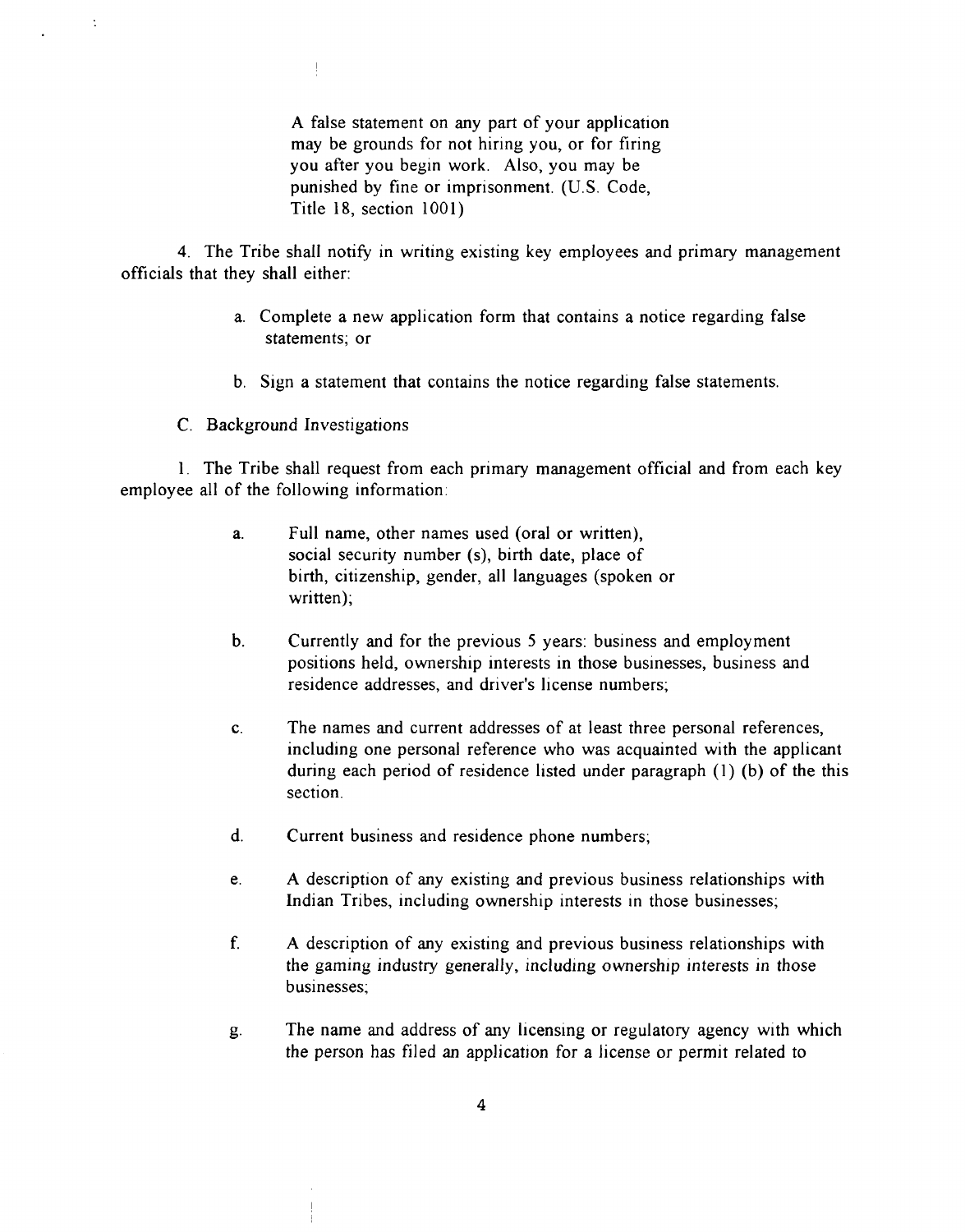gaming, whether or not such license or permit was granted;

- h. For each felony for which there is an ongoing prosecution or a conviction, the charge, the name and address of the court involved, and the date and disposition if any;
- **I.** For each misdemeanor conviction or ongoing misdemeanor prosecution (excluding minor traffic violations), within 10 years of the date of the application, the name and address of the court involved and the date and disposition;
- j. For each criminal charge (excluding minor traffic charges), whether or not there is a conviction, if such criminal charge is within 10 years of the date of the application and is not otherwise listed pursuant to paragraph  $(1)$  (h) or  $(1)$  (i) of this section, the criminal charge, the name and address of the court involved and the date and disposition;
- k. The name and address of any licensing or regulatory agency with which the person has filed an application for an occupational license or permit, whether or not such license or permit was granted;
- I. **A** current photograph;
- m. Any other information the Tribe deems relevant; and
- n. Fingerprints consistent with procedures adopted by the Tribe according to **25** C.F.R. **9 522.2** (h).

**2.** The Tribe shall conduct an investigation sufficient to make a determination under subsection D. below. In conducting a background investigation, the Tribe or its agent shall promise to keep confidential the identity of each person interviewed in the course of the investigation.

D. Eligibility Determination

Ň,

The Tribe shall review a person's prior activities, criminal record, if any, and reputation, habits and associations to make a finding concerning the eligibility of a key employee or primary management official for employment in a gaming operation. If the Tribe determines that employment of the person poses a threat to the public interest or to the effective regulation of gaming, or creates or enhances dangers of unsuitable, unfair, or illegal practices and methods and activities in the conduct of gaming, a tribal gaming operation shall not employ that person in a key employee or primary management official position.

E. Procedures for forwarding Applications and Reports for Key Employees and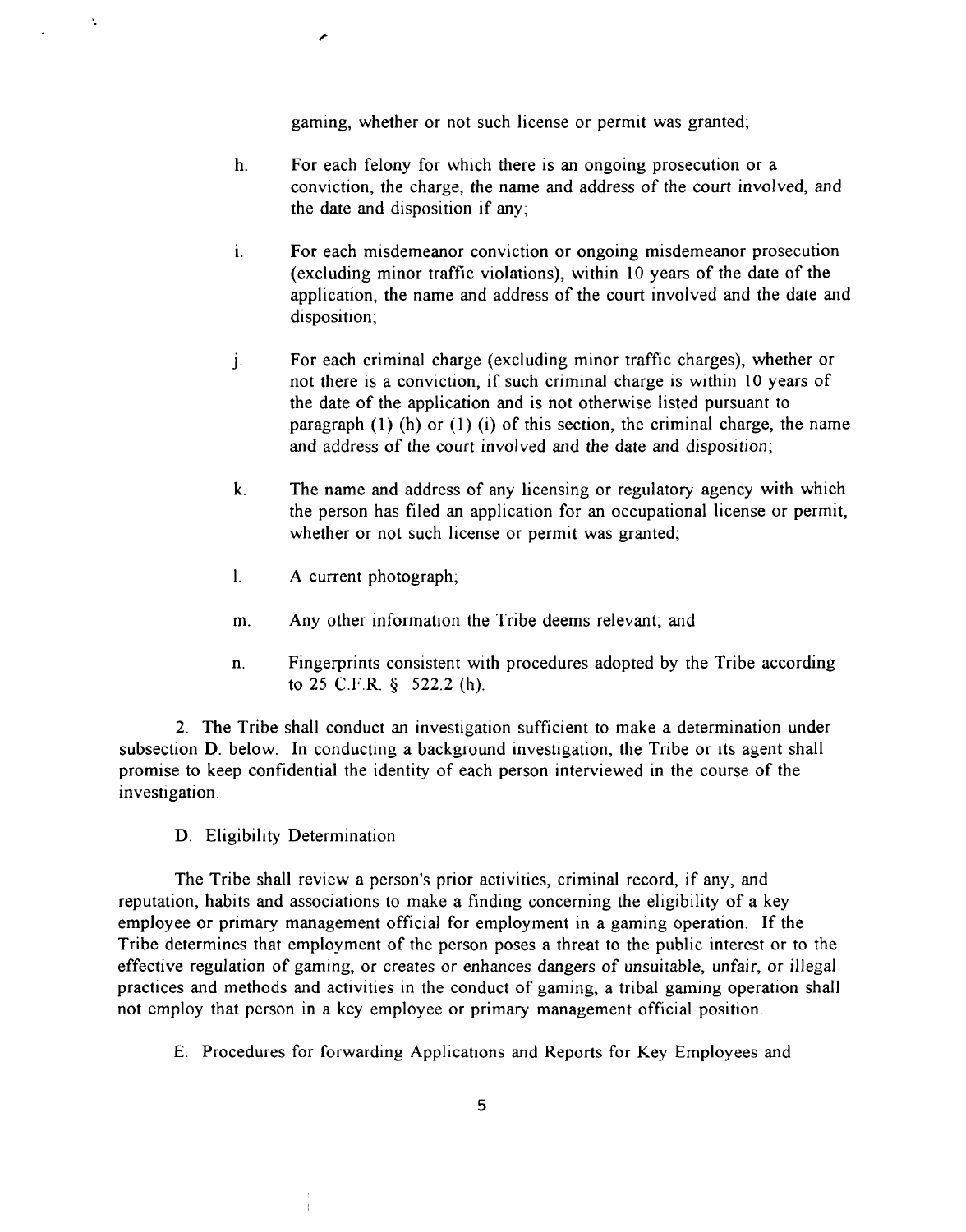Primary Management Officials to the National Indian Gaming Commission

1. When a key employee or primary management official begins work at a gaming operation authorized by this ordinance, the Tribe shall forward to the National Indian Gaming Commission a completed application for employment and conduct the background investigation and make the determination referred to in subsection D of the section.

2. The Tribe shall forward the report referred to in subsection F of the section to the National Indian Gaming Commission within 60 days after an employee begins work or within 60 days of the approval of this ordinance by the Chairman of the National Indian Gaming commission.

**3.** The gaming operation shall not employ as a key employee or primary management official a person who does not have a license after 90 days.

**F.** Report to the National Indian Gaming Commission

1. Pursuant to the procedures set out in subsection E of this section, the Tribe shall prepare and forward to the National Indian Gaming Commission an investigative report on each background investigation. An investigative report shall include all of the following:

- a. Steps taken in conducting a background investigation;
- b. Results obtained;

 $\cdot$ 

- c. Conclusions reached; and
- d. The bases for those conclusions

2. The Tribe shall submit, with the report, a copy of the eligibility determination made under subsection D.

**3.** If a license is not issued to an applicant, the Tribe:

- a. Shall notify the National Indian Gaming Commission; and
- b. May forward copies of its eligibility determination and investigative report (if any) to the National Indian Gaming commission for inclusion in the Indian Gaming Individuals Records System.

4. With respect to key employees and primary management officials, the Tribe shall retain applications for employment and reports (if any) of background investigations for inspection by the Chairman of the National Indian Gaming Commission or designee for no less than three **(3)** years from the date of termination of employment.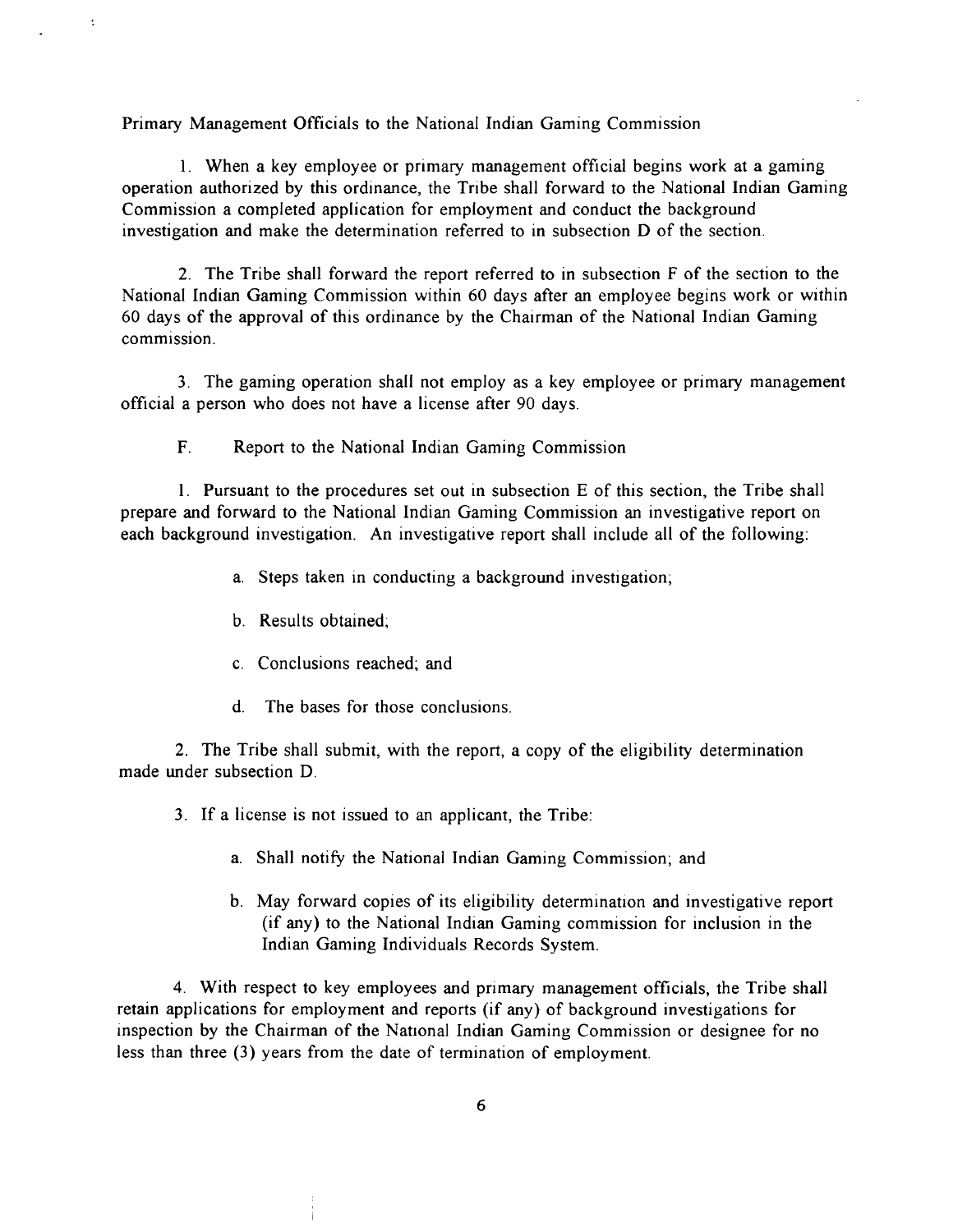#### G. Granting a Gaming License

 $\sim 10^{-4}$ 

1. If, within a thirty (30) day period after the National Indian Gaming Commission receives a report, the National Indian Gaming Commission notifies the Tribe that it has no objection to the issuance of a license pursuant to a license application filed by a key employee or a primary management official for whom the Tribe has provided an application and investigative report to the National Indian Gaming Commission, the Tribe may issue a license to such applicant.

2. The Tribe shall respond to a request for additional information from the Chairman of the National Indian Gaming Commission concerning a key employee or a primary management official who is the subject of a report. Such a request shall suspend the 30-day period under paragraph G.  $(1)$  of this section until the Chairman of the National Gaming commission receives the additional information.

**3.** If, within the thirty (30) day period described above, the National Indian Gaming Commission provides the Tribe with a statement itemizing objections to the issuance of a license to a key employee or to a primary management official for whom the Tribe has provided a application and investigative report to the National Indian Gaming Commission, the Tribe shall reconsider the application, taking into account the objections itemized by the National Indian Gaming Commission. The Tribe shall make the final decision whether to issue a license to such applicant.

#### H. License Suspension

I. If, after the issuance of a gaming license, the Tribe receives from the National Indian Gaming Commission reliable information indicating that a key employee or a primary management official is not eligible for employment under subsection D. above, the Tribe shall suspend such license and shall notify in writing the licensee of the suspension and the proposed revocation.

**2.** The Tribe shall notify the licensee of a time and a place for a hearing on the proposed revocation of a license.

**3.** After a revocation hearing, the Tribe shall decide to revoke or to reinstate a gaming license. The Tribe shall notify the National Indian Gaming Association of its decision.

## VIII. License Locations

The Tribe shall issue a separate license to each place, facility, or location on Indian lands where class II gaming is conducted under this ordinance.